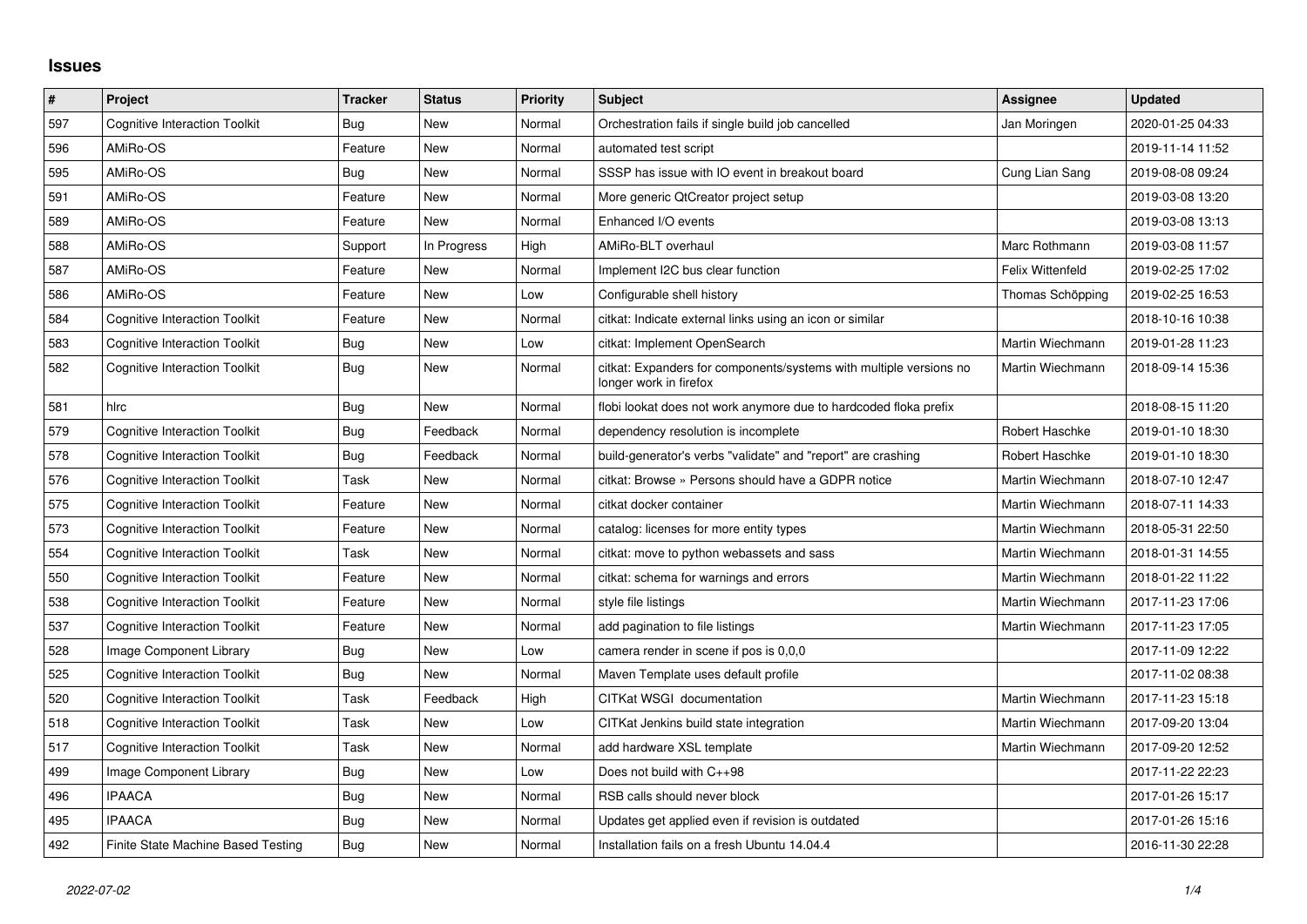| #   | Project                              | <b>Tracker</b> | <b>Status</b> | <b>Priority</b> | Subject                                                                    | Assignee                  | <b>Updated</b>   |
|-----|--------------------------------------|----------------|---------------|-----------------|----------------------------------------------------------------------------|---------------------------|------------------|
| 488 | <b>IPAACA</b>                        | Feature        | New           | Normal          | ipaaca_pb2 should lie inside ipaaca package and in the PYTHONPATH          |                           | 2016-09-12 13:24 |
| 472 | <b>IPAACA</b>                        | Task           | <b>New</b>    | Normal          | Should basic logging (level >= WARNING) be enabled by default?             | Hendrik Buschmeier        | 2016-03-08 15:29 |
| 470 | <b>IPAACA</b>                        | Feature        | New           | Normal          | v3: Event queueing                                                         |                           | 2016-02-18 14:09 |
| 469 | <b>IPAACA</b>                        | Feature        | <b>New</b>    | Normal          | v3: Thread-safe iterators                                                  |                           | 2016-02-18 14:11 |
| 468 | <b>IPAACA</b>                        | Feature        | <b>New</b>    | Normal          | v3: Better IU access via Buffer interface                                  |                           | 2016-02-18 13:11 |
| 467 | <b>IPAACA</b>                        | Feature        | New           | Normal          | v3: Linked IU events / Batch updates on the IU [event] level               |                           | 2016-02-22 16:17 |
| 466 | <b>IPAACA</b>                        | Feature        | <b>New</b>    | Normal          | IPAACA v3                                                                  |                           | 2016-02-16 14:52 |
| 465 | <b>IPAACA</b>                        | Feature        | <b>New</b>    | Normal          | v3: TimeBoard extension                                                    |                           | 2016-02-16 14:29 |
| 464 | <b>IPAACA</b>                        | Feature        | <b>New</b>    | Normal          | v3: Sender tokens                                                          |                           | 2016-03-15 19:54 |
| 463 | <b>IPAACA</b>                        | Feature        | <b>New</b>    | Normal          | v3: Expose more event data                                                 |                           | 2016-02-16 14:30 |
| 462 | <b>IPAACA</b>                        | Feature        | In Progress   | Normal          | v3: Structured metadata                                                    |                           | 2016-02-22 16:17 |
| 457 | meta-openrobotix                     | Feature        | In Progress   | Low             | Create partitions via wks                                                  | Timo Korthals             | 2016-01-13 17:47 |
| 456 | meta-openrobotix                     | Feature        | <b>New</b>    | Low             | Update to Yocto 2.0                                                        | <b>Timo Korthals</b>      | 2016-01-13 16:44 |
| 455 | meta-openrobotix                     | Feature        | New           | Normal          | Update to OpenCV 3.0                                                       | <b>Timo Korthals</b>      | 2016-01-13 16:44 |
| 449 | meta-cerebric                        | Feature        | <b>New</b>    | Low             | <b>DHCP Client for USB RNDIS</b>                                           | Timo Korthals             | 2015-12-21 22:16 |
| 443 | GazeTK                               | Feature        | New           | Normal          | Visualize the eye gaze within the gazetkhub window                         | Sai Anirudh<br>Kondaveeti | 2015-12-09 17:39 |
| 442 | GazeTK                               | Feature        | <b>New</b>    | Normal          | Application and plugin specific setting storage                            |                           | 2015-12-09 17:38 |
| 441 | GazeTK                               | Feature        | New           | Normal          | Dialog to show the plugins                                                 |                           | 2015-12-09 17:37 |
| 440 | GazeTK                               | Feature        | New           | Normal          | Work on the GazeTkHub GUI                                                  | Sai Anirudh<br>Kondaveeti | 2015-12-09 17:35 |
| 439 | GazeTK                               | Feature        | <b>New</b>    | Normal          | Connection to Browser                                                      |                           | 2015-12-09 17:35 |
| 438 | GazeTK                               | Feature        | New           | Normal          | Protobuffer integration                                                    | <b>Thies Pfeiffer</b>     | 2015-12-09 17:35 |
| 437 | GazeTK                               | Feature        | New           | Normal          | Write a basic Tobii eye tracking workflow                                  |                           | 2015-12-09 17:31 |
| 436 | GazeTK                               | Feature        | New           | Normal          | Write basic tobii eye tracking plugin                                      | Sai Anirudh<br>Kondaveeti | 2015-12-09 17:31 |
| 435 | <b>IPAACA</b>                        | Feature        | <b>New</b>    | Normal          | Expose whether an ADDED event is caused through resending                  |                           | 2016-02-16 14:30 |
| 426 | <b>Cognitive Interaction Toolkit</b> | Task           | New           | Normal          | Multiple build jobs per component                                          | Florian Lier              | 2015-10-14 17:32 |
| 419 | <b>Cognitive Interaction Toolkit</b> | Feature        | New           | Normal          | CITK Json Schema validation                                                |                           | 2015-08-28 16:44 |
| 414 | <b>Cognitive Interaction Toolkit</b> | Bug            | In Progress   | Normal          | Naming consistency                                                         |                           | 2015-08-24 21:12 |
| 410 | Finite State Machine Based Testing   | Feature        | New           | Normal          | Add comment field to tests                                                 |                           | 2015-03-27 12:30 |
| 409 | Finite State Machine Based Testing   | Bug            | New           | Urgent          | Implement non-children killing process end strategy                        | Florian Lier              | 2015-09-22 10:31 |
| 408 | <b>IPAACA</b>                        | <b>Bug</b>     | New           | Normal          | Delay/framedropping in AsapRealizer rendering when closing the<br>injector |                           | 2015-03-26 16:52 |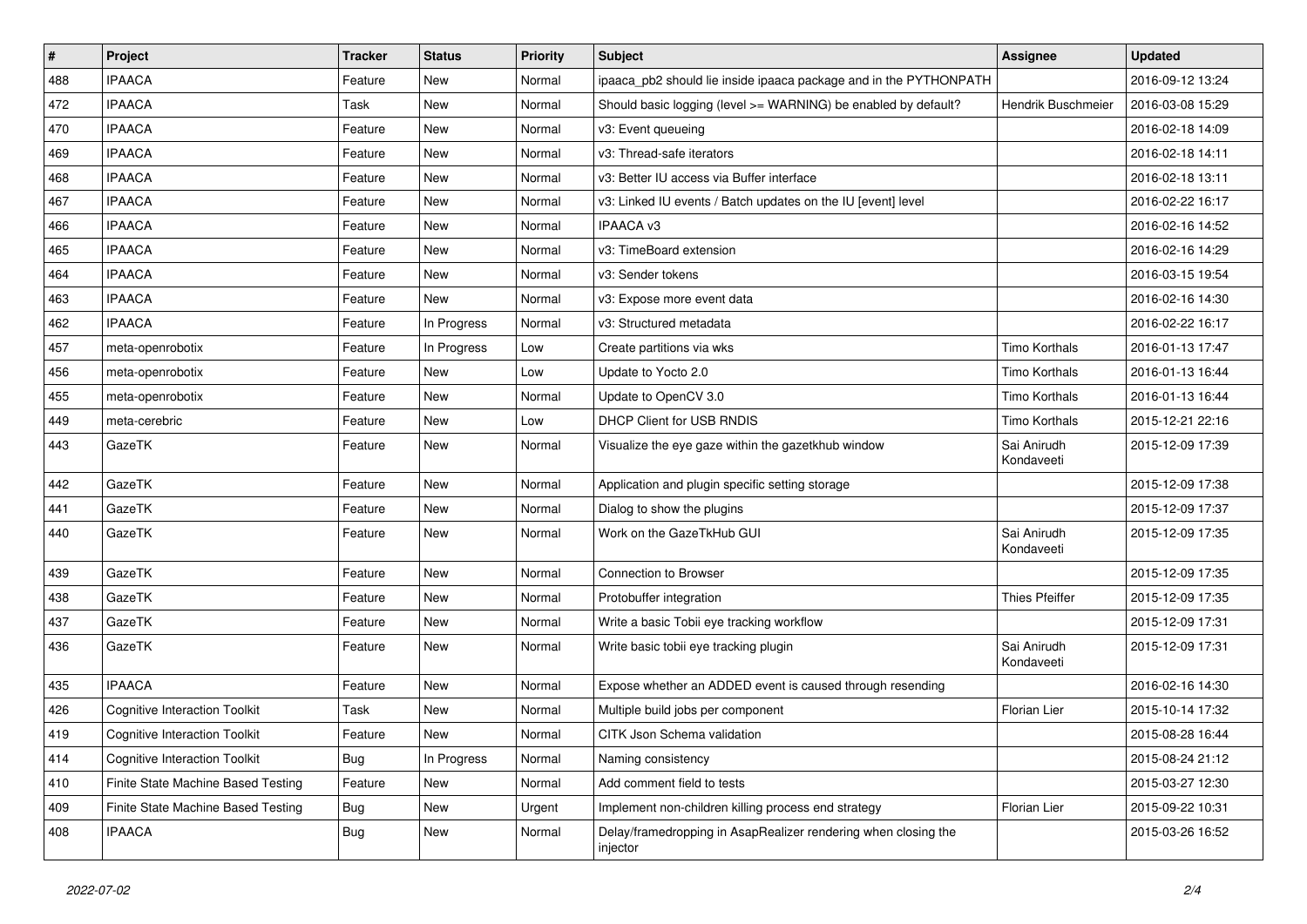| #   | Project                              | <b>Tracker</b> | <b>Status</b> | Priority | Subject                                                                                              | Assignee                  | <b>Updated</b>   |
|-----|--------------------------------------|----------------|---------------|----------|------------------------------------------------------------------------------------------------------|---------------------------|------------------|
| 407 | Finite State Machine Based Testing   | Bug            | New           | Normal   | Parallel component hangs and produces no output                                                      | <b>Florian Lier</b>       | 2015-03-26 11:39 |
| 406 | <b>IPAACA</b>                        | Feature        | <b>New</b>    | Normal   | add time stamps to IUs/messages                                                                      |                           | 2016-02-16 14:31 |
| 404 | <b>IPAACA</b>                        | Feature        | New           | Low      | JSON schema support                                                                                  |                           | 2015-03-26 10:42 |
| 403 | <b>IPAACA</b>                        | Feature        | In Progress   | High     | JSON payload support for ipaaca-java                                                                 | <b>Matthias Priesters</b> | 2016-02-16 14:48 |
| 392 | Finite State Machine Based Testing   | Feature        | <b>New</b>    | Normal   | Delay after kill                                                                                     | Florian Lier              | 2015-03-13 10:04 |
| 391 | Finite State Machine Based Testing   | Feature        | New           | Normal   | Timeout stdout observer                                                                              | Florian Lier              | 2015-03-13 10:04 |
| 390 | Finite State Machine Based Testing   | Feature        | <b>New</b>    | Normal   | Clean-up step if system fails                                                                        | <b>Florian Lier</b>       | 2015-03-13 10:04 |
| 389 | Finite State Machine Based Testing   | Feature        | <b>New</b>    | Normal   | Easy - Mode                                                                                          | Florian Lier              | 2015-03-13 10:04 |
| 387 | Finite State Machine Based Testing   | Bug            | <b>New</b>    | Normal   | fsmt iniparser crashes if command line contains the & sign                                           | <b>Florian Lier</b>       | 2015-03-13 10:04 |
| 349 | <b>Cognitive Interaction Toolkit</b> | Feature        | <b>New</b>    | Normal   | Build toolkit nightly cmake jobs with VERBOSE=1                                                      |                           | 2015-09-01 15:06 |
| 339 | meta-openrobotix                     | Bug            | <b>New</b>    | High     | Check debricated opencv.pc                                                                           | Timo Korthals             | 2014-11-23 15:50 |
| 298 | <b>Cognitive Interaction Toolkit</b> | Bug            | Feedback      | Normal   | RSB nightly distribution fails due to XMLTIO Project that is only<br>available with authentification | <b>Florian Lier</b>       | 2015-08-26 09:27 |
| 294 | Finite State Machine Based Testing   | Bug            | In Progress   | High     | Component names must be unique in order to trigger the correct event                                 | <b>Florian Lier</b>       | 2014-09-30 18:32 |
| 287 | <b>Cognitive Interaction Toolkit</b> | Feature        | <b>New</b>    | Normal   | Read branches out of git to reduce versioning efford.                                                |                           | 2016-04-08 15:17 |
| 283 | ivTools                              | Bug            | New           | High     | ivrender colors broken depending on Mesa3D version                                                   | Jens Peter<br>Lindemann   | 2014-07-10 16:07 |
| 279 | <b>Cognitive Interaction Toolkit</b> | Support        | In Progress   | High     | Create videos of the most basic tutorials                                                            | Florian Lier              | 2014-09-21 13:10 |
| 230 | <b>Cognitive Interaction Toolkit</b> | Feature        | New           | Low      | Replace unp program with more widely available alternatives in recipes                               |                           | 2015-08-26 09:30 |
| 229 | <b>Cognitive Interaction Toolkit</b> | Feature        | Feedback      | Normal   | support patching of 3rd party libs                                                                   |                           | 2015-10-12 19:30 |
| 199 | <b>Cognitive Interaction Toolkit</b> | Feature        | New           | Normal   | Client-side error handling                                                                           |                           | 2014-01-27 11:31 |
| 162 | RML - RobotMetaLogger                | Bug            | <b>New</b>    | Normal   | When a gstreamer-tcp probe connects to a port that does not deliver<br>data, it hangs                |                           | 2013-04-03 15:07 |
| 160 | RML - RobotMetaLogger                | Feature        | <b>New</b>    | Normal   | Add codec config key to screen probe                                                                 | Florian Lier              | 2013-03-02 14:44 |
| 159 | RML - RobotMetaLogger                | Bug            | <b>New</b>    | Normal   | Documentation on the screen probe                                                                    | Florian Lier              | 2013-03-02 14:28 |
| 146 | RML - RobotMetaLogger                | Feature        | In Progress   | High     | <b>Test LCM Support</b>                                                                              | Florian Lier              | 2013-02-19 02:36 |
| 145 | RML - RobotMetaLogger                | Support        | New           | High     | Documentation additions DRAFT                                                                        | <b>Florian Lier</b>       | 2013-03-02 14:27 |
| 144 | RML - RobotMetaLogger                | Support        | <b>New</b>    | Normal   | PYTHONPATH / LIBDIR unclear                                                                          | <b>Florian Lier</b>       | 2013-02-19 00:27 |
| 143 | RML - RobotMetaLogger                | Feature        | In Progress   | Normal   | Add Build Job For RML                                                                                | Florian Lier              | 2013-02-19 00:22 |
| 139 | XTT - eXtensible Task Toolkit        | Bug            | New           | Normal   | RSB-Client has outdated serial on cancel                                                             |                           | 2013-01-28 16:54 |
| 137 | XTT - eXtensible Task Toolkit        | Bug            | New           | Normal   | eventbus-rsb cannot handle scope /                                                                   |                           | 2013-01-10 13:19 |
| 136 | XTT - eXtensible Task Toolkit        | <b>Bug</b>     | New           | Normal   | Modifying the specification for result available can clash with updates                              |                           | 2012-12-19 10:46 |
| 135 | XTT - eXtensible Task Toolkit        | Bug            | New           | Normal   | List-syntax creates object instead of list                                                           | Ingo Lütkebohle           | 2012-12-05 10:04 |
| 132 | XTT - eXtensible Task Toolkit        | Feature        | New           | Normal   | Capability query mechanism                                                                           | Ingo Lütkebohle           | 2012-12-05 15:25 |